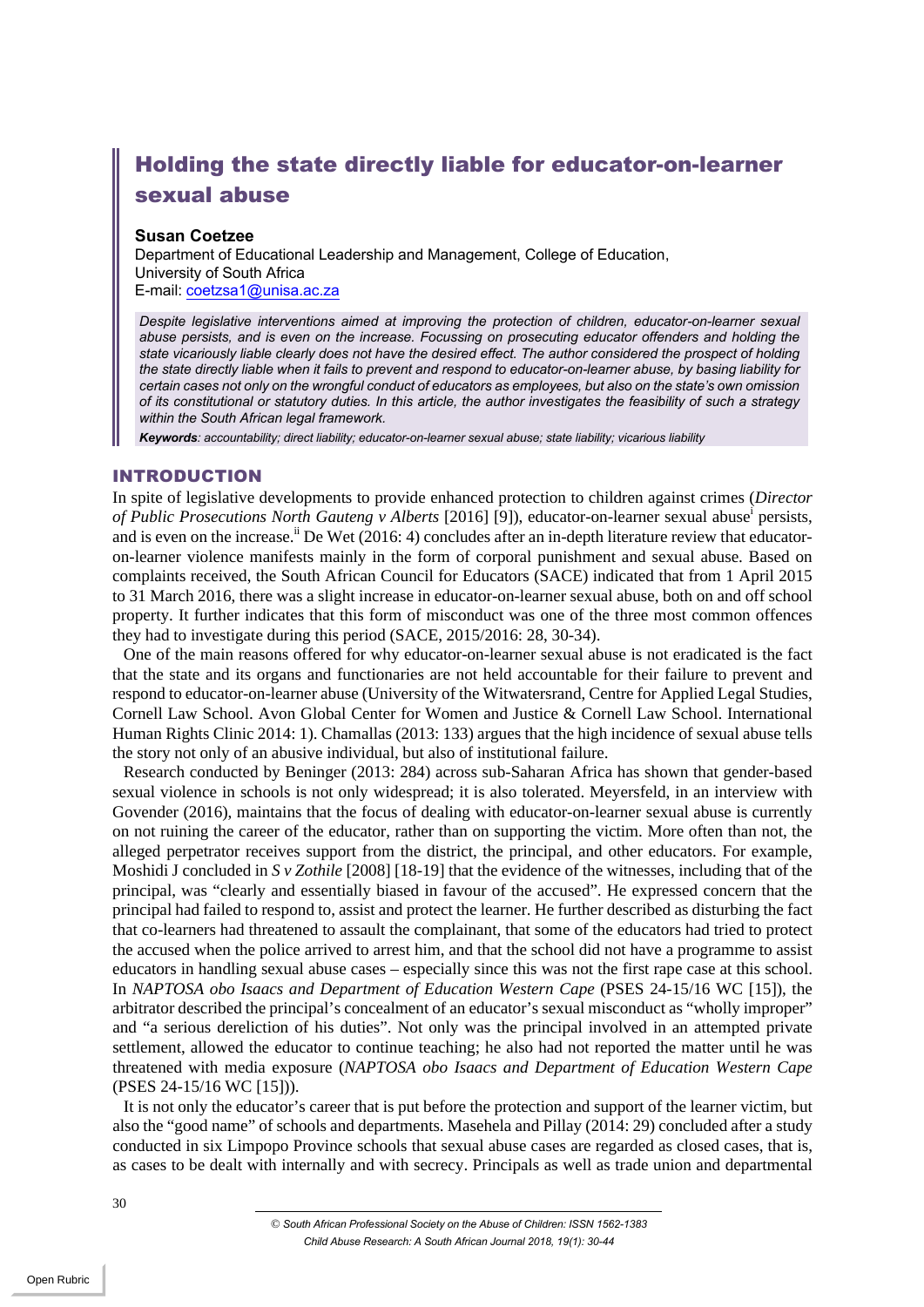representatives tend to handle sexual abuse cases in secrecy. They arrange exchange transfers for educators against whom sexual abuse allegations have been made, accept bribes, and arrange for the parents to be paid off (Masehela & Pillay, 2014: 30). Child (2017), reported that screening applicants against the National Register for Sex Offenders, the Child Protection Register, and the SACE Register seldom takes place. If screening does take place, the departments of basic education rely on the SACE Register. Yet, SACE has admitted that its register is not up to date.

The question is whether focussing on the state's failure to fulfil its constitutional and statutory obligations would not be a good strategy to add to those strategies that focus on the educator sexual perpetrators, and, if so, whether the legal framework supports such a strategy. Scholars such as Hoyano (2010: 154) and Thompson (2012: 211) support the notion that holding the state directly liable may ensure better justice for child sexual abuse victims. According to Boonzaier (2013: 358), direct state liability is particularly suitable and should find application in instances where the state's failures are organisational or institutional and cannot be attributed to one employee.

#### HISTORICAL CONTEXT

Because of the strong influence of English law, and importation of the maxim *rex non potest peccare* (the King can do no wrong), the state was historically immune from delictual (tort) liability (Lenel, 2002: 8). Following on the criticism of common law immunity in *Binda v Colonial Government* [1887] [290], the various South African colonies enacted vicarious state liability into law (Boonzaier, 2013: 331). When South Africa became a union, the colonial enactments were consolidated into the Crown Liabilities Act 1 of 1910 (*Nyathi v MEC for the Department of Health Gauteng and Another* [2008] [16]). The Crown Liabilities Act 1 of 1910 and section 3 of the State Liability Act 20 of 1957 (before the 1993 amendment) in effect provided that "the state and, by parity of reasoning, its officials, could not be held accountable for their actions" (*Nyathi v MEC for the Department of Health Gauteng and Another* [2008] [44]). Thus, the "state", that is, the executive branch of the state only, could be held vicariously liable for delicts committed by its employees in the same way that any private employer could (Boonzaier, 2013: 333, 335; Du Bois, 2010: 149; Price, 2015: 317). While state liability took the form of vicarious liability only, local authorities, such as municipalities, could be held directly liable for omissions, because they were not considered part of the state, but as having corporate status (Boonzaier, 2013: 334; Loubser & Gidron, 2011: 756).

When constitutional supremacy replaced parliamentary supremacy, the state's status as being above the law changed. To understand the meaning of "state", one needs to rely on the definition of "organ of state' in section 239 of the Constitution of the Republic of South Africa (1996) (hereafter, "the Constitution"). As such, "'state' should be understood broadly to encompass all entities or functionaries (whether or not part of the traditional institutional core of government) which 'exercise a public power or perform a public function' whether in terms of the Constitution, a provincial constitution, legislation, other law, or a contract" (Price, 2015: 313, footnote 2). Public schools, as organs of state, are by law empowered to perform specific functions in conformity with the Constitution and empowering legislation (*Minister of Education (Western Cape) v Mikro Primary School Governing Body* [2005] [20]). The acts of entities should be treated as the state's own acts (Baxter, 1982: 226).

Currently, the State Liability Act regulates the state's strict, secondary or vicarious liability (Boonzaier 2013: 332). Section 1 of the State Liability Act reads:

*Any claim against the state which would, if that claim had arisen against a person, be the ground of an action in any competent court, shall be cognizable by such court, whether the claim arises out of any contract lawfully entered into on behalf of the State or out of any wrong committed by any servant of the State acting in his capacity and within the scope of his authority as such servant.*

Section  $60(1)(a)$  of the South African Schools Act (1996) (hereafter, "the Schools Act") regulates state liability with regard to public schools. It places statutory vicarious liability on the state for "any delictual or contractual damage or loss caused as a result of any act or omission in connection with any school activity conducted by a public school". As confirmed by Streicher JA in *MEC for Education and Culture, Free State v Louw* [2005] [12-13], this section also applies to delicts committed by additional educators appointed in terms of section 20(4) of the Schools Act, where the employer is the respective school, and not the state.

It is evident from the above that statutory state liability is vicarious only. The relationship between the employer and the employee at the time the employee committed the act is important when determining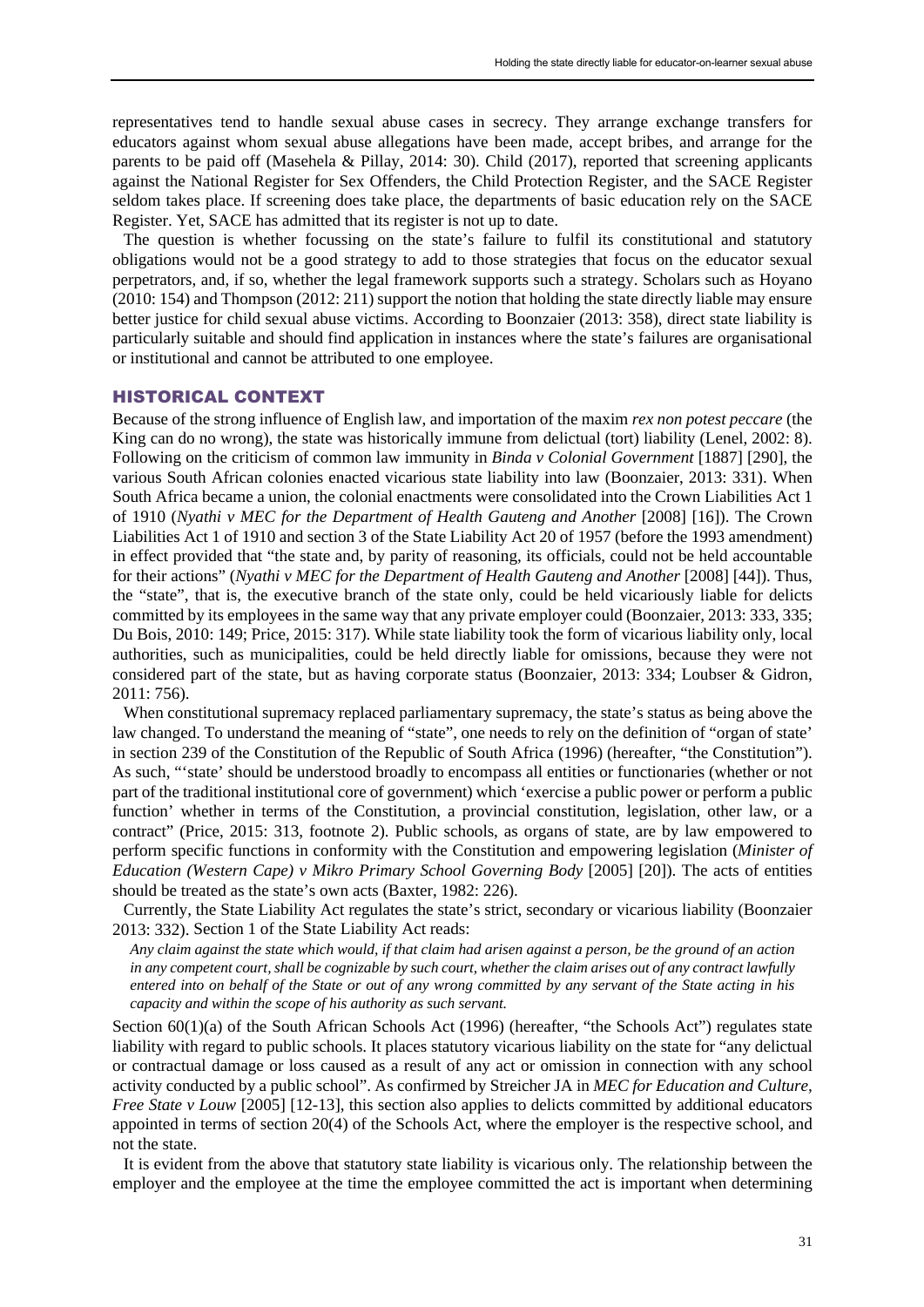vicarious liability, and courts have developed tests to determine this relationship (Botha & Millard, 2012: 226). The standard test in terms of which the state may be held vicariously liable is whether its employee's wrongful act falls *within the scope of his or her employment* (Wagener, 2008: 674, 677, 678). This test was extended in *Minister of Police v Rabie* [1986] [7-8], it was further extended and modified by the Constitutional Court in *K v Minister of Safety and Security* [2005] [9], and it was confirmed in *F v Minister of Safety and Security* [2011] [41]. The current situation is explained by Rogers J:

*In terms of these cases, the general test that now applies where an employee has deviated from the [sic] his or her authorised duties (an adaptation of the approach in Minister of Police v Rabie 1986 (1) SA 117 (A)) is the following: [a] If an employee is seeking, albeit improperly, to advance his or her employer's interests, the employer may be vicariously liable. This is a subjective test. On the subjective test there would be no vicarious liability if the employee were acting solely in his or her own interests. [b] Even if there is no vicarious liability on the subjective test, the employer may still be liable if objectively there is a sufficiently close link between the employee's act and the purposes and business of the employer (the K case para 44; the F case paras 49-50). It is the second of these tests that in particular allows a court to have regard to normative and policy considerations (Pehlani v Minister of Police [2014] [23]).*

The extended test finds application in so-called deviant cases, where wrongdoing takes place outside the course and scope of the employment (Botha & Millard, 2012: 232), and it is used to accommodate cases where the state employee committed intentional wrongful criminal acts (Scott, 2013: 348). The extended test applies *mutatis mutandis* to all public relationships where the state has positive constitutionally mandated protective duties (Boonzaier, 2013: 337; Scott, 2013: 361), such as the relationship between educators and learners.

Although the legislature stepped in to address the problematic "Crown immunity", and this legislation has since undergone amendments to keep abreast of the times, the current situation in South Africa is that developments in common law state liability have overtaken developments in statutory state liability such as the State Liability Act and section 60(1) of the Schools Act. Common law state liability and statutory state liability are not in step with each other. Current statutory state liability does not support direct state liability, while common law state liability can. The author contends that in so-called deviant cases, even when interpreted within the constitutional context, the statutory provisions regulating state liability will most probably result in the state not being held vicariously liable for educator-on-learner sexual abuse, because they only support the subjective part of the common law test. Without question, educator-onlearner abuse would never be within the scope of educators' authority as public servants. However, if the second part of the extended test is applied, as is evident from case law (see above), the outcome will be different. It is evident that finding in favour of vicarious liability on the part of the state when the extended test is applied always hinges on the second question, which begs the question whether it is really an extension of the 'within the scope of employment' test or a new test disguised as an extension, so as to give it credibility.

# CONSIDERING DIRECT STATE LIABILITY FROM A CONSTITUTIONAL PERSPECTIVE

Boonzaier (2013: 343) confirms that direct liability is most appropriate in "cases which deal with omissions and involve the breach of a legal duty resting (at least in origin) on the state itself". Negligent conduct in the form of an omission is only wrongful if there was a legal duty to act positively (*Hawekwa Youth Camp and Another v Byrne* [2009] [21-22]). To determine whether the legal framework supports direct state liability, one needs to determine whether the state, according to *boni mores*, has a public legal duty, objectively determined, to act positively (*F v Minister of Safety and Security* [2011] [119, 133]) to prevent educator-on-learner sexual abuse. Such determination has to start with the Constitution.

The Constitution (1996: ss1(c), 1(d), 2, 237) requires adherence to constitutionalism, which enshrines its supremacy as well as the rule of law, accountability, and the Bill of Rights (Currie & De Waal, 2013: 5-6). The obligations that the Constitution imposes must be fulfilled diligently and without delay.

#### Constitutional imperatives

Before the advent of constitutional supremacy, there was a common law presumption that the state is not bound by its own enactments (Burns, 2003: 330). This changed with the adoption of a Constitution, with a Bill of Rights and founding values of the democratic South Africa, such as accountability and the rule of law. The Constitution and the justiciable constitutional imperatives decreed elimination of state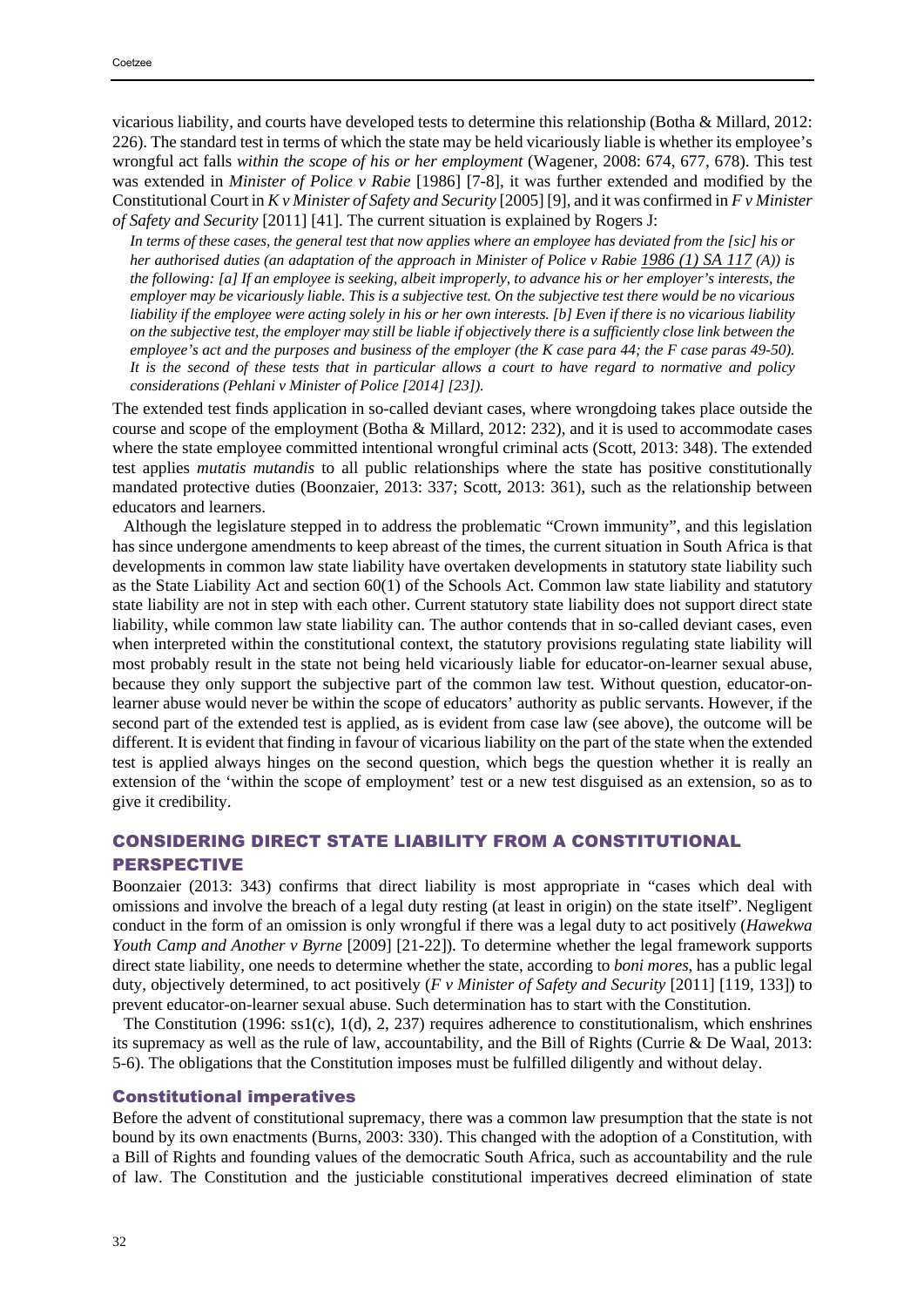immunity (Loubser & Gidron, 2011: 728). As Davis J emphasised in *Faircape Property Developers (Pty) Ltd v Premier, Western Cape* [2000] [64E-I],

*[t]he principle of public accountability is central to our new constitutional culture, and there can be no doubt that the accord of civil remedies securing its observance will often play a central part in realizing our constitutional vision of open, uncorrupt and responsive government.*

Moosa J confirms the notion of state accountability in *Jacobs v Chairman of the Governing Body of Rhodes High School and Others* [2010] [15]:

*A public authority or a public functionary has a positive constitutional duty to act in the protection of the constitutional rights that are enshrined in the Constitution. This duty is in line with the principle that Government and State actors must be accountable for their conduct. The conduct of a State functionary which is at variance with the State's duty to protect the rights in the Bill of Rights, would be an important factor to be considered in determining whether a legal duty ought to be recognised in a particular case.*

In *Minister of Safety and Security v Van Duivenboden* [2002] [19-20], Nugent JA referred to the fact that the state's accountability is grounded in sections 2 and 7(2) of the Constitution. Section 2 obliges the state (and its organs and functionaries) to fulfil its constitutional obligations, such as the obligation in section 7(2), which requires the state to "respect, protect, promote and fulfil the rights in the Bill of Rights". Following the argument of Makau (2013) on the Kenyan Constitution, which contains a similar section, it can be argued that this section adds to the statutory obligations placed on public servants and imposes a higher standard on public servants (than on citizens) to uphold human rights in the performance of their duties. The nature of the state's positive protective duties puts it in a unique and different position compared to ordinary employers (*Hirsch Appliance Specialists v Shield Security Natal (Pty) Ltd* [1992] [652B]). The Constitution thus imposes *due diligence* on all state representatives. The author argues that in the light of this, educators' status as *in loco parentis* should be reconsidered. *In loco parentis* should no longer form the only basis of educators' legal obligation to be models of acceptable moral behaviour, to provide learners with safe learning environments, and to protect them against sexual abuse (see, for example, *Carstens and Department of Education Western Cape*; *Williams v LUK van Gauteng, Departement van Onderwys en Andere* [2004]). *In loco parentis* is not suitable to be used as the sole indicator of a legal duty, and it is not adequate as the sole determinant of the standard of reasonableness for negligence. In the Australian High Court case of *Commonwealth v Introvigne* [1982] [275], Justice Murphy emphasised that "the notion that a school teacher is *in loco parentis* does not fully state the legal responsibility of a school, which in many respects goes beyond that of a parent". Educators' constitutional obligations in terms of section  $7(2)$ , and their specific statutory obligations, emphasise the difference between the standard of reasonableness expected of educators and that expected of parents.

Because international law (duly adopted) and customary international law are recognised as part of national law (Constitution, 1996: ss231(2), 232), these protection duties extend to those imposed by international law and international common law. Member states have the duty to adopt measures not only to prevent human rights violations, but also to ensure that those who violate human rights do not go unpunished (Makau, 2013). The European Court of Human Rights held in *O'Keeffe v. Ireland* (28 January 2014) ECtHR [14-15, 18, 176]) (1) that states have a positive duty to ensure that those within their jurisdiction are free from torture or inhumane or degrading treatment, (2) that sexual violence constitutes torture in terms of article 3, and (3) that common carelessness is not a sufficient basis for finding a transgression of article 3, but that a culpable moral wrong on the part of a state is required.

The principle currently endorsed by the South African courts is that the state is subject to the rule of law in the same way that private citizens are, especially with regard to its constitutional duties (Du Bois, 2010: 171). The rule of law requires that the state complies with the law and the general requirement that the state's conduct must be rationally related to a legitimate government purpose (*Pharmaceutical Manufacturers Association of South Africa and Another: In re Ex parte President of the Republic of South Africa and Others* [2000] [85]). The Pretoria High Court declared section 3 of the State Liability Act constitutionally invalid in *Nyathi v MEC for the Department of Health Gauteng and Another* [2008]*,* because it, in effect, places the state above the law, by prohibiting attachment, execution, or any similar process against state property for a judgment debt sounding in money (Portfolio Committee on Justice and Constitutional Development, 2011).

Currie and De Waal (2013: 8) argue that in South Africa constitutionalism prescribes that the Constitution structure and constrain state power, by providing protection against the abuse of state power, through the Bill of Rights. Section 8(1) provides that the legislature, the executive, the judiciary, and all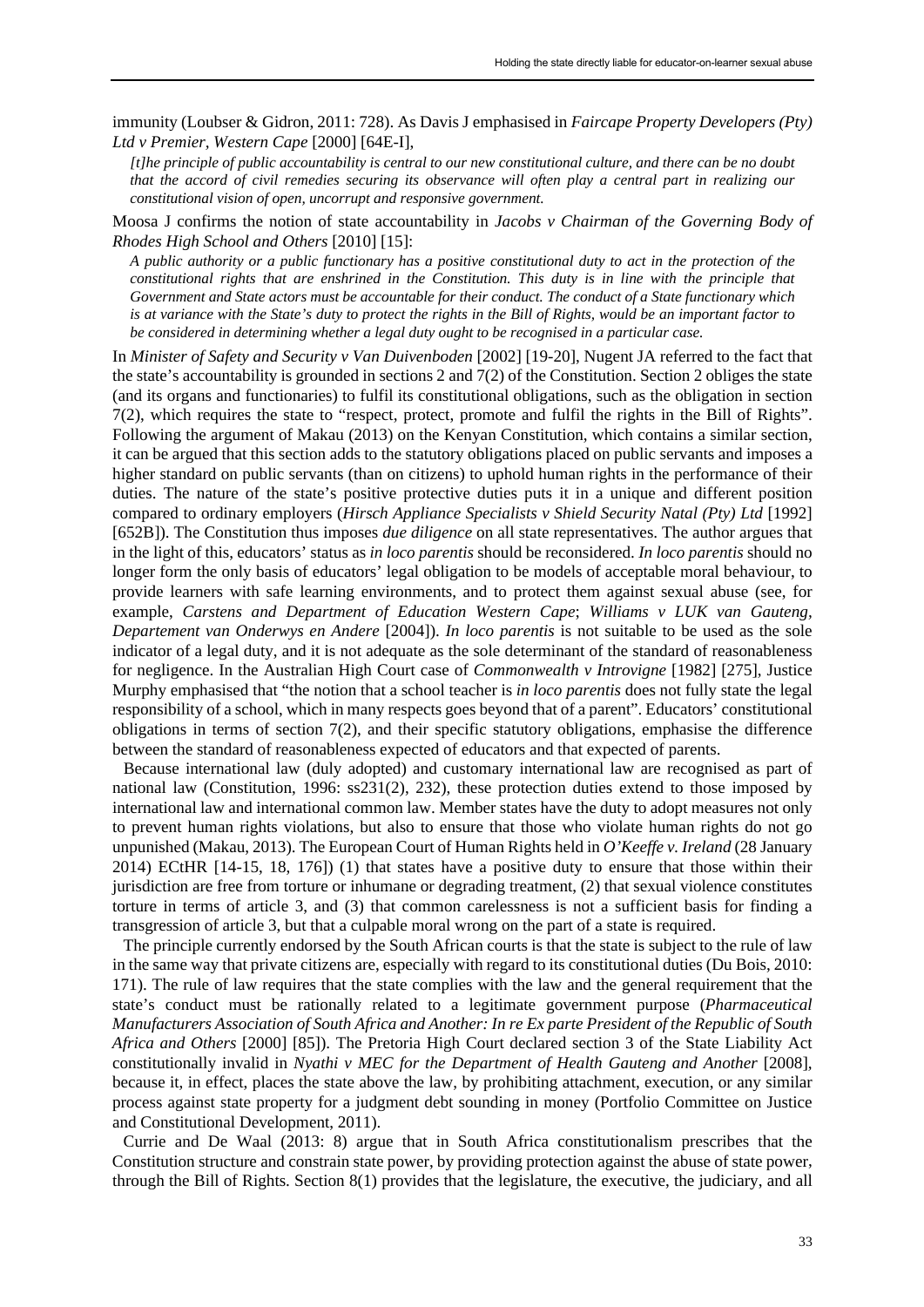organs of state are bound by the Bill of Rights (Constitution, 1996). The Bill of Rights thus has direct vertical application, and the conduct of any state institution may be challenged as a breach of its duties (Currie & De Waal, 2013: 42). In instances where the state fails to safeguard learners' personal rights, there is no need to attach liability to its employee first in order to hold the state liable. The Constitutional Court declared in *De Lange v Smuts NO* [1998] [31] that "[i]n a constitutional democratic state […] citizens as well as non-citizens are entitled to rely upon the state for the protection and enforcement of their rights". In *S v Williams and Others* [1995] [77], it was emphasised that

*[t]he Constitution has allocated to the State and its organs a role as the protectors and guarantors of those rights to ensure that they are available to all. […] It is therefore reasonable to expect that the State must be foremost in upholding those values which are the guiding light of civilised societies.*

In McGee and Gaventa's words (2010: 21), accountability is the "cornerstone of human rights law". It is, in fact, one of the key requirements for governance that is conducive for the promotion and protection of human rights in terms of article 1 of Resolution 2000/64 of the Commission on Human Rights (OHCHR, 2000):

*[T]ransparent, responsible, accountable and participatory government, responsive to the needs and aspirations of the people, is the foundation on which good governance rests, and […] such a foundation is a sine qua non for the promotion of human rights.*

In line with this, section 38 (Constitution, 1996) endorses accountability and enforces the rights in the Bill of Rights (Van Aswegen, 1995: 65). The state's duty to protect cannot affect its vicarious liability, only its direct liability, because the Bill of Rights can only affect personal liability (Wagener, 2008: 674). Enforcement of rights (including children's rights) can take the form of a delictual claim (Du Bois, 2010: 145; *Loureiro v iMvula Protection* [2014] [33]). Van Aswegen (1995: 63) statesthat "an ordinary delictual claim will lie at the instance of an aggrieved person against the state […] who infringes such right, provided that all the usual requirements for delictual liability are met". Notwithstanding the fact that the constitutional imperatives form "an objective, normative value system" (*Carmichele v Minister of Safety and Security* [2001] [54]; *K v Minister of Safety and Security* [2005] [15]), they cannot be conclusive of a legal duty, and other statutory, common law and normative factors should support the more general legal duty (Makau, 2013; Neethling, 2005: 582).

#### Children enjoy special constitutional protection

The Constitutional Court in *Centre for Child Law v Minister for Justice and Constitutional Development and Others* [2009] [26] emphasised children's need to be protected because they have greater physical and psychological vulnerability, have a more limited ability to make choices, and "are less resourceful in self-maintenance than adults". Sexual crimes against children constitute a violation of, in the words of Mogoeng J, "a cluster of interlinked fundamental rights treasured by our Constitution" (*F v Minister of Safety and Security* [2011] [55]). Those rights include learners' rights to human dignity (section 10), life (section 11), freedom and security of the person (section 12) and a safe environment (section 24(a)), and their rights guaranteed in section 28 (Constitution, 1996). If the child is still a learner of compulsory schoolgoing age, their right to a basic education is also impacted on (Constitution, 1996: s29(1)).

Sloth-Nielsen (2015: 7-3) describes section 28(1)(d) of the Constitution, which guarantees children protection against "maltreatment, neglect, abuse or degradation", as the "primary locus of the constitutional responsibility for the protection of children". Entrenchment of this specific right over and above entrenchment of the right to freedom and security of the person in section 12(1) of the Constitution is indicative of the importance of the normative consideration that children are regarded as vulnerable and in need of greater protection, especially with regard to sexual abuse. Entrenchment of the right to their corpus (rights to be free from violence, not to be tortured, and to have their bodily and psychological integrity protected) (Constitution, 1996: s12(1)) is indicative of a legal duty resting upon the state to take reasonable steps to prevent violence (assault) against children by third parties. It is well documented that child sexual abuse has severe psychological effects, such as fear, helplessness, guilt, shame, and feelings of betrayal, responsibility, aggression, and sadness (Astbury, 2013; *H v S* [2014] [63]; South Eastern CASA, 2015).

Human dignity is the source of a learner's innate right to physical integrity, and infringement of a learner's bodily integrity will invariably also affect the learner's dignity (Currie & De Waal, 2013: 251; Malherbe, 2009: 426; *Teddy Bear Clinic for Abused Children and Another v Minister of Justice and Constitutional Development an Another* [2014] [55]). Electing to prioritise protection of the accused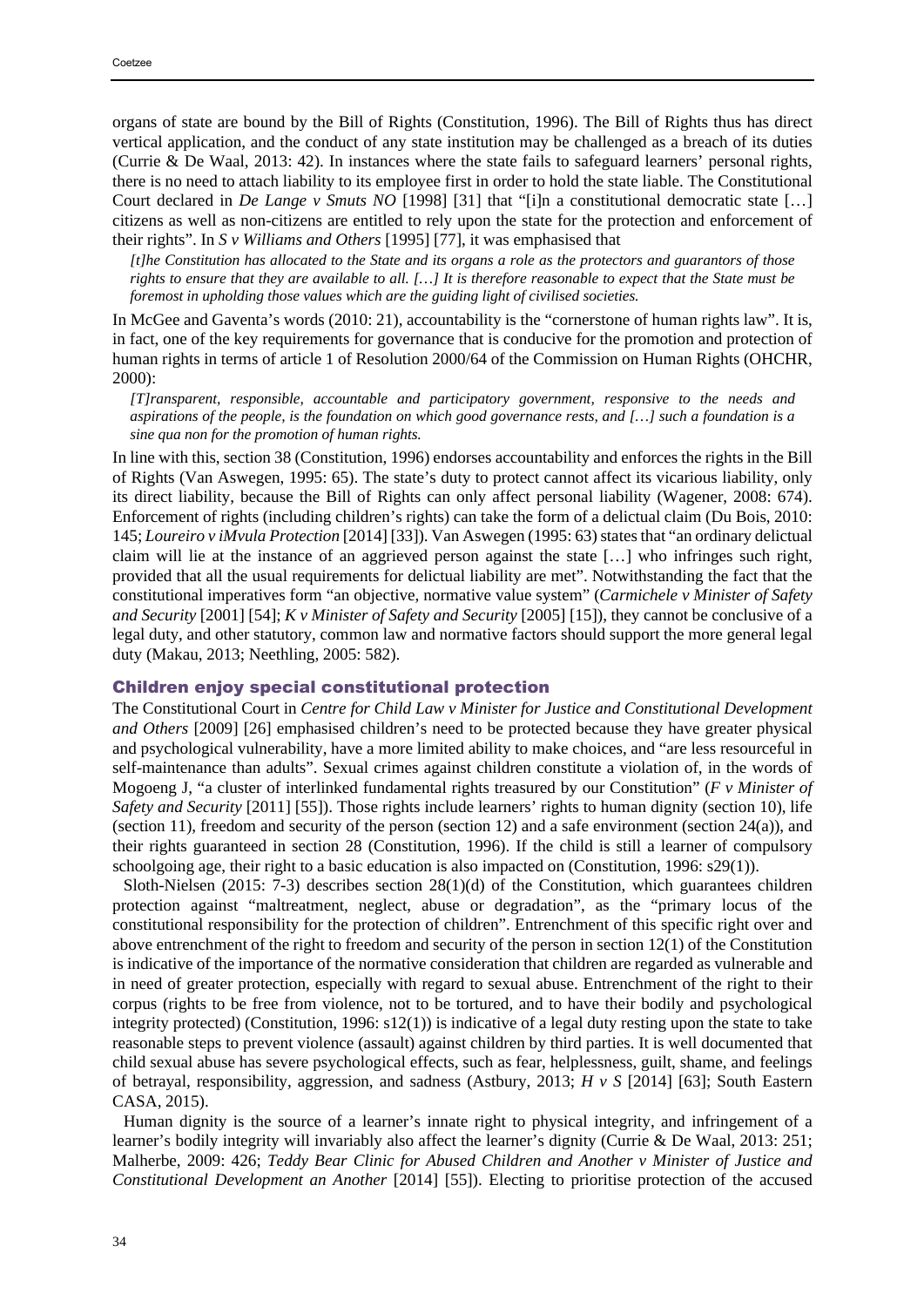educator's job, or the school's or the education department's good name, above a child victim constitutes a negation of the value and worth of the child as a human being, and a violation of the child's right to dignity. Spilg J refers to the fact that the right to human dignity complements the right to life (*S v Makwanyane and Another* [1995] [326-327]). As such, the right to life is interpreted as more than merely the right to an existence, it is the right to a dignified life (*H v S* [2014] [51, 62]). For children this includes the right to have the "possibility to grow, to develop and become adults" (Humanium, 2016). Furthermore, educator-on-learner sexual abuse can never be in the best interests of the child, and it will always constitute a violation of section 28(2) of the Constitution. Direct state liability for intentional delicts will give better effect to child sexual abuse victims' vulnerability and best interests (Wangmann, 2004: 169; Thompson, 2012: 169).

# STATUTORY IMPERATIVES SUPPORTING DIRECT STATE LIABILITY

If there is a statutory duty to perform specific actions, failure to do that is *prima facie* wrongful, and direct liability can attach (Thompson, 2012: 171). Various statutory provisions bind schools to protect the rights of learners as children, to ensure their safety, and to protect them against sexual abuse. These include general legislation, such as the Children's Act and the Criminal Law (Sexual Offences and Related Matters) Amendment Act, 2007, as well as education-specific legislation, such as the Employment of Educators Act.

The constitutional obligation to act positively in relation to the protection of children's rights is given effect in the Children's Act. The rights in the Act supplement those in the Bill of Rights, and organs of state and their representatives are obliged "to respect, protect and promote the rights of children" guaranteed in the Act (Children's Act, 2005: s8(1)-(2)). Furthermore, children enjoy enhanced protection against sexual abuse, as chapter 3 of the Criminal Law (Sexual Offences and Related Matters) Amendment Act, 2007, criminalises specific sexual offences against children. In some instances, failure to respond to an allegation of educator-on-learner sexual abuse can constitute a sexual offence, in itself. Principals, educators, or district or departmental officials who take part in a settlement and keep in their post an educator who has committed a sexual offence, as happened in the cases of *S v Zothile* and *NAPTOSA obo Isaacs and Department of Education Western Cape*, referred to above, could be charged with "aiding and abetting a sexual offender" (Criminal Law (Sexual Offences and Related Matters) Amendment Act, 2007:  $s55(c)$ ).

The Employment of Educators Act places a legal duty on educators to refrain from any form of sexual abuse. In fact, two of the forms of serious misconduct for which an educator *must be dismissed* are forms of educator-on-learner sexual misconduct, namely "committing an act of sexual assault on a learner" and "having a sexual relationship with a learner of the school where he or she is employed" (Employment of Educators Act, 1998:  $s17(1)(b)$ , (c)). Furthermore, in terms of section  $18(1)(e)$ , an educator commits misconduct if he or she "wilfully, intentionally or negligently endangers the lives of himself or herself or others by disregarding set safety rules or regulations". Principals and educators who protect an educator who has allegedly committed sexual misconduct commit misconduct, in that they misuse their position to promote or to prejudice the interests of others (Employment of Educators Act, 1998:  $s18(1)(g)$ ). Educatoron-learner sexual misconduct will always constitute a transgression of section 18(1)(q) (because sexual abuse is improper, disgraceful and unacceptable conduct) as well as section 18(1)(ee) (because child sexual abuse is prohibited by common law, and it is a statutory offence) of the Employment of Educators Act.

Failing to report a sexual offence committed against a child is an offence in terms of section 110(1) of the Children's Act and section 54(1) of the Criminal Law (Sexual Offences and Related Matters) Amendment Act, 2007. Recently, learners from a secondary school in the Western Cape shut the school down in protest to the fact that complaints about an educator who had sexually abused a learner were not taken seriously by the department. The departmental spokesperson said the department had investigated the case but had dismissed it because there was not enough evidence to support the allegations (Hlati, 2017). The author contends that the fact that the department had investigated the case and had concluded that there was not enough evidence does not absolve it from the statutory obligation to report. The department investigated whether the educator had committed misconduct; it did not investigate a possible criminal sexual offence (see Coetzee, 2011). Delictual action that would arise in terms of these provisions relates to omission on the part of the state to protect the learner from sexual abuse and to protect and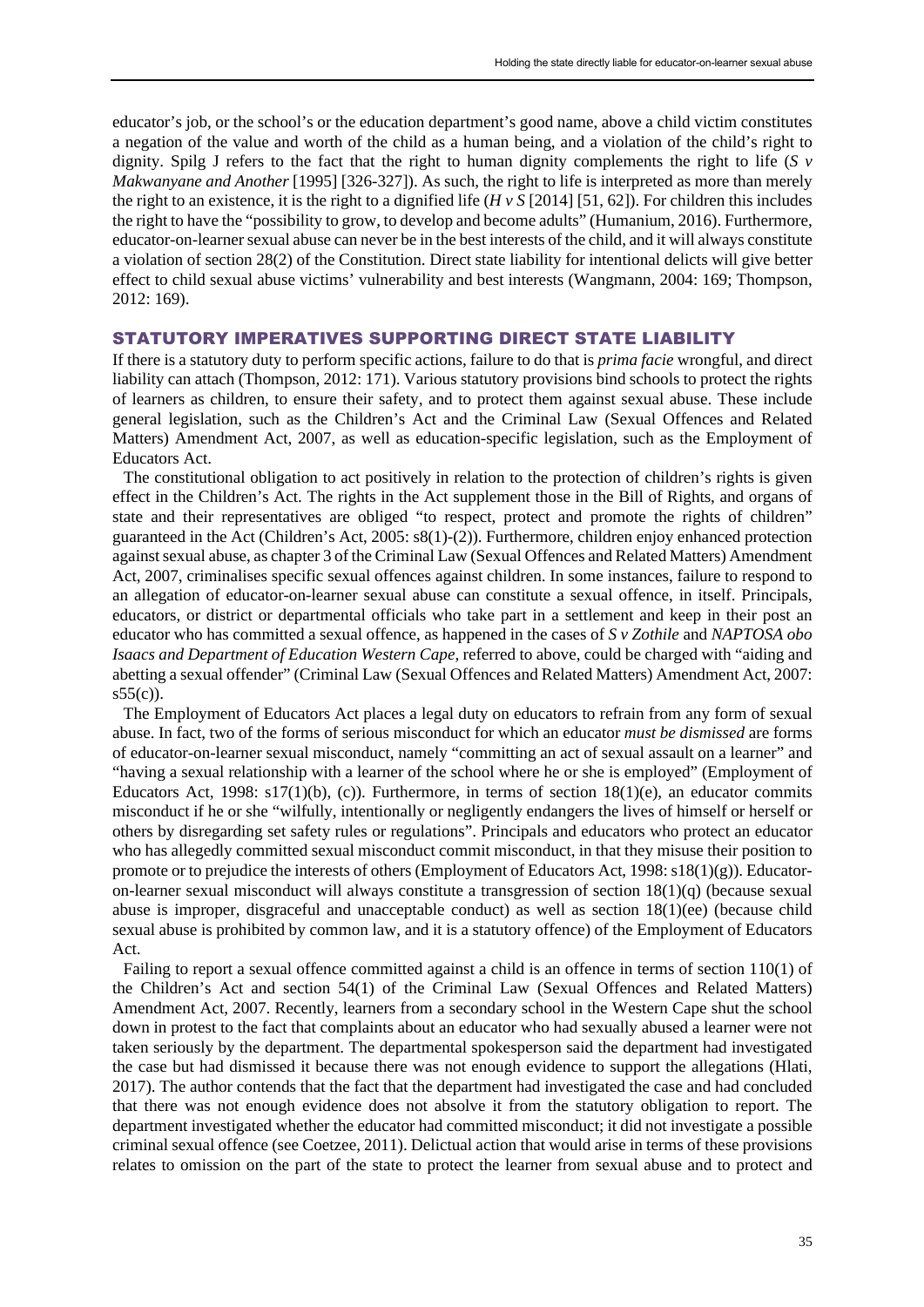enforce the learner's rights, not failure to comply with the statutory obligation itself. Butler, Mathews, Farrell and Walsh (2009: 4) correctly argue that legislation creates a private right of action for a person who suffers damage because of non-reporting. This is because omission to report may put other learners in harm's way. The fact that one case is reported should be interpreted as being indicative of a reasonable possibility that all children are in danger and need protection against that particular educator (Nance & Daniel, 2007: 39). This view corresponds with that of Savage AJA in *Grey v Education Labour Relations Council* [2015] [16], who concluded that dismissal for educator-on-learner sexual abuse is an appropriate sanction, because it is a "sensible operational response to risk management" to ensure that the sexual predator will not come in contact with more learners.

In terms of section 45(1)(c) of the Criminal Law (Sexual Offences and Related Matters) Amendment Act, 2007, an employer must immediately terminate employment of an employee that has failed to disclose either a conviction or an allegation of a sexual offence committed against a child. Furthermore, section 45(1)(d) of the same Act obliges the employer to

*take reasonable steps to prevent an employee whose particulars are recorded in the Register from continuing to gain access to a child […] in the course of his or her employment, including, if reasonably possible or practicable to transfer such person from the post or position occupied by him or her to another post or position: Provided that if any such steps to be taken will not ensure the safety of a child […] the employment relationship, the use of services or access, as the case may be, must be terminated immediately (Criminal Law (Sexual Offences and Related Matters) Amendment Act, 2007).*

Before an educator can be appointed, the employer must ensure that the candidate was not deregistered by SACE and that they are not included in the National Register for Sex Offenders or in Part B of the National Child Protection Register (SACE Act, 2000: s21(2); Criminal Law (Sexual Offences and Related Matters) Amendment Act, 2007: s45(1)(b); Children's Act, 2005: s126). An educator who has been found guilty by SACE of a sexual transgression must be deregistered, and SACE must keep a record of such persons, so that schools and provincial departments of basic education can enquire whether a candidate for a post is registered (SACE Act 2000: s23(c)). Persons who are included in the National Register for Sex Offenders may not be employed "in a manner that places them in a position to work with or have access to or authority or supervision over or care of children" or "be employed to work with a child in any circumstances" (Criminal Law (Sexual Offences and Related Matters) Amendment Act, 2007: s41(1)(a)). This provision will also apply to the appointment of, for example, people rendering gardening or cleaning services, sports coaches, scholar patrollers, choirmasters, and school photographers (Criminal Law, Sexual Offences and Related Matters) Amendment Act, 2007: s40). The Children's Act (2005:  $s123(1)(b)$ ) places an obligation on schools and the departments of basic education not to appoint any person who is included in Part B of the National Child Protection Register, and who hasthus been declared "unsuitable to work with children". Persons convicted of a sexual offence against a child are prohibited from working with children. Such persons may not hold positions where they may have "authority, supervision or care of a child" or where they may "gain access to a child or places where children are present or congregate" (Criminal Law (Sexual Offences and Related Matters) Amendment Act, 2007:  $s41(1)(a)$ , (b)). Failure of these organs of state to comply with statutory requirements exposes the state to delictual claims. Any learner who has been sexually abused by an educator whose name appears in any of these registers or whose name should reasonably have been included in them will have a claim, and they should be able to show causation between the omission on the part of the state and the sexual abuse.

# CONSIDERING DIRECT STATE LIABILITY FROM A DELICTUAL LAW PERSPECTIVE

Vicarious liability and non-delegable duty of care are measures used to attach delictual liability. In this section, the author investigates the suitability of vicarious liability and non-delegable duty of care as measures to attach liability for intentional criminal delicts.

### Vicarious liability vs direct state liability

Using the flexibility of the common law of delict to develop the test used to determine vicarious liability for intentional delicts of state representatives has paved the way for direct state liability. Not only did it begin the process of interpreting the law of delict in terms of the Constitution, it gave expression to the constitutional founding values of accountability and the rule of law, and it also moved the law further away from the maxim *rex non potest peccare* (see Barnes, 2014: 34; Botha & Millard, 2012: 252).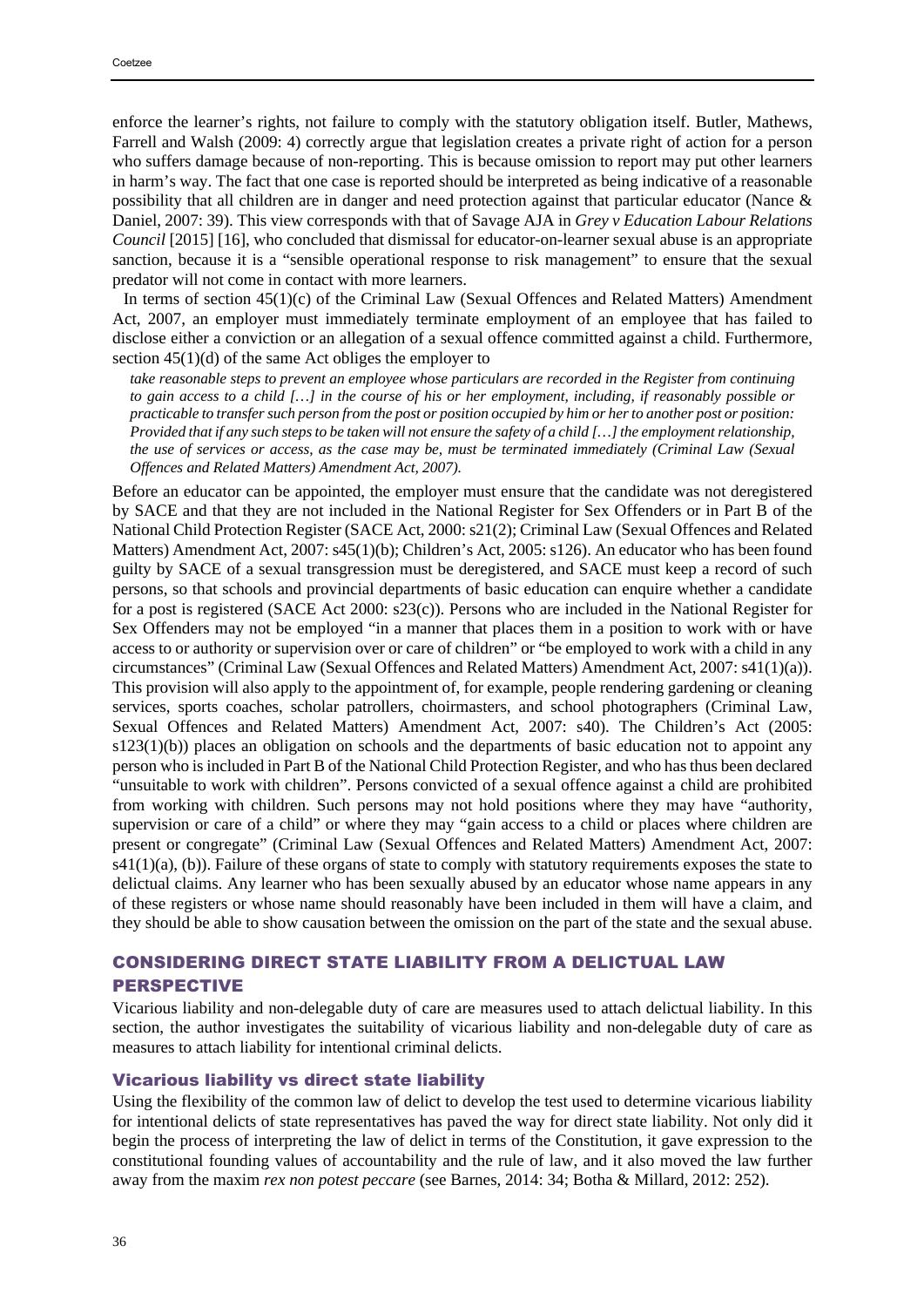Froneman J identified four reasons why it is important to move beyond vicarious liability as applied in *K v Minister of Safety and Security* (*F v Minister of Safety and Security* [2011] [90]). The first reason relates to the fact that the Constitutional Court has brought state liability within the ethos of the constitutional framework, and it has given expression to constitutional norms and values, such as the rule of law and accountability, but it has done so within the traditional framework of vicarious liability. The court stopped short of full accountability for the state and subjecting the state completely to the rule of law, on equal footing with private persons.

The second reason relates to the difficulties arising from using the language of vicarious liability where the state's constitutional and statutory duties are concerned. Cockrell (1993: 235, 243) questions the practice of modifying and superimposing private-law rules of liability on cases where an organ of state needs to be held liable. Likewise, Boonzaier (2013: 338) argues that the private-law doctrines lack the conceptual basis for holding public authorities liable. Commenting on a similar development in England (*Lister v Hesley Hall Ltd* [2002] 1 AC 215), Canada (*Bazley v Curry* [1999] 2 SCR 534), and Australia (*New South Wales v Lepore* (2003) 212 CLR 511; 195 ALR 412; [2003] HCA 4; BC200300126), Giliker (2009: 35-36) argues that this development compromises the integrity of the already contentious doctrine of vicarious liability. Furthermore, in these instances the courts have extended vicarious liability to intentional criminal activities by employees, by developing the "within the scope or course of employment test" (Giliker, 2009: 36).

To require a secondary breach of a legal duty on the part of the state to establish vicarious liability, as was done in *F v Minister of Safety and Security* [2011] [103], is contrary to the basic premise of vicarious liability, where liability for the wrongdoer's delict is imputed to another person based on the relationship between the defendant and the wrongdoer (Boonzaier, 2013: 330, 340). Giliker (2009: 42), in fact, states that it is not clear whether the court in *Lister v Hesley Hall Ltd* based its judgment on vicarious liability or non-delegable duty of care. Dickinson and Nicholson (2015) seem to support direct liability in such instances: "Where the damage suffered may equally be attributed to some obvious fault on the part of the 'employer' then little searching is needed to find the necessary personal duty and breach."

The third reason why direct state liability should be preferred over vicarious liability in so-called deviant cases relates to the fact that the state acts through its departments and employees. Reflecting on *Van Duivenboden* and *Carmichele*, Du Bois (2010: 174) commends the Supreme Court of Appeal on the progress made in developing the common law of delict, but criticises the court for failing to recognise the state as having its own distinctive character and social mission, as well as for utilising the individual employee to hold the state liable. Du Bois (2010: 175) argues that since our legal system already "recognizes the state as having its own distinctive character and social mission, a distinct notion of governmental liability appears to be needed in order to adequately reflect the implications of such an understanding of the state". Boonzaier (2013: 330, 337) argues that due to the state's positive protective duties, vicarious liability is insufficient when the state fails to perform its constitutional duties, and that the state should be held directly liable for its own omissions.

The fourth reason is that wrongfulness as a delictual requirement is more suited to limit state liability than the 'sufficiently close link' test is. For the sake of vicarious liability, the duties of the state are irrelevant to determine liability for a positive delict on the part of the tortfeasant employee; only the employee's own duties are relevant (Boonzaier, 2013: 349). Furthermore, the fact that there is a legal duty to take positive steps and a failure to comply with that duty does not mean that a delict was committed (Fagan, 2008: 671). A delictual claim can only arise if the omission was culpable and wrongful. Froneman contends that "the normative considerations expounded in *K v Minister of Safety and Security* are also capable of supporting a similar outcome based not on vicarious liability, but on direct liability" (*F v Minister of Safety and Security* [2011] [88]). If the sexual abuse can be linked to a simultaneous omission on the part of the state, the state can be held directly liable for its omission, but not vicariously liable for the representative's intentional criminal delict (*F v Minister of Safety and Security* [2011] [109]).

#### Non-delegable duty of care

Non-delegable duty of care is a measure to attribute liability. It applies in situations where tasks are delegated but the delegator remains liable for the delegatee's failure to take care (Amirthalingam, 2017: 510). In *New South Wales v Lepore* [2003] 212 CRL 511 [291], it was stated that non-delegable duty of care is intended to bring home liability in instances where it would otherwise have fallen outside vicarious liability. In this section, the author investigates the possibility of using non-delegable duty of care as a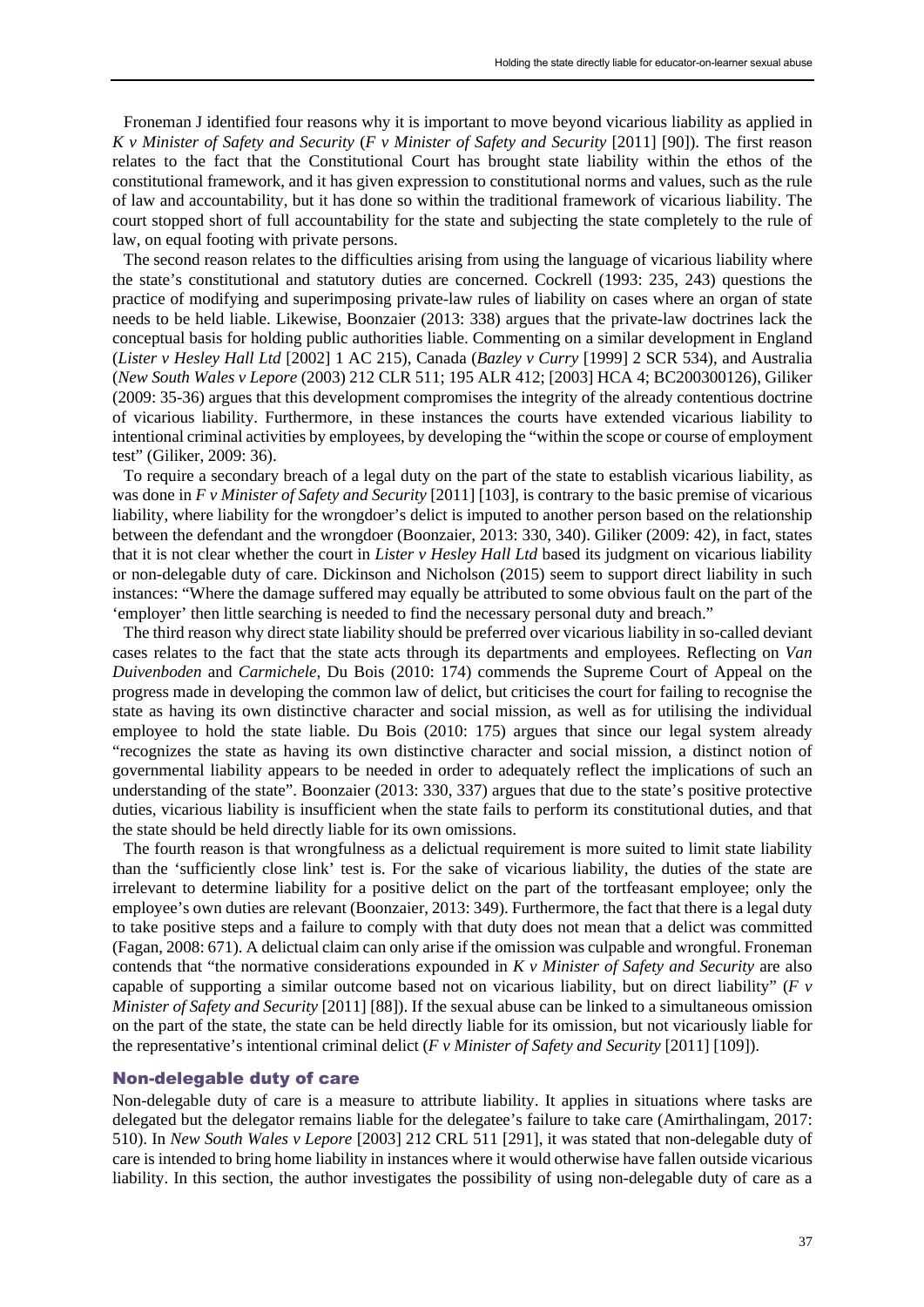measure to attach liability. Booysen J stated in *Hirsch Appliance Specialists v Shield Security Natal (Pty) Ltd* [1992] [650]) that

*some tort duties are formulated so as to encompass responsibility for the conduct not only of oneself, but also of certain people varying in range. […] For example, the responsibility of schools to their pupils and of hospitals to their patients is no longer limited to vicarious liability for servants, but is complemented by a "non-delegable personal" duty to assure that reasonable care is taken for their safety.*

A non-delegable duty of care on the part of educators makes sense in the light of section 7(2) of the Constitution and the *due diligence* expected of the state. School authorities' non-delegable duty was confirmed in the Australian cases *Watson v. Haines* (1987) ATR 80-094 and *Commonwealth v Introvigne*  [1982] 150 HCA 40 [270]. The United Kingdom Supreme Court in *Woodland v Swimming Teachers Association* [2013] UKSC 66 [29] (Hale B) set out guidelines for when non-delegable duty would arise:

*(1) the claimant is especially vulnerable or dependent on the defendant's protection against risk or injury; (2) there is an antecedent relationship between the two which puts the claimant in the defendant's custody, charge and care and from which it is possible to say that the defendant has assumed a duty to ensure care is taken; (3) the claimant has no control over how the defendant chooses to perform its obligations; (4) the defendant has delegated a function which is an integral part of the positive duty it assumed, such that the defendant now exercises custody, charge or care over the claimant on the defendant's behalf; (5) the defendant has delegated its duty to a third party, who has performed it negligently.*

In *Kondis v. State Transport Authority (formerly Victorian Railways Board) (1984) 154 CLR 672* [32], the court held that a non-delegable duty is recognised in cases where there is some element in the relationship between the parties that makes it appropriate to impose on the defendant a duty to ensure that reasonable care and skill is taken for the safety of the persons to whom the duty is owed. The relationship of proximity giving rise to the non-delegable duty of care in such cases is marked by special dependence or vulnerability on the part of that person (*Commonwealth v Introvigne* (1982) 150 CLR 258 [271]). Moosa J in *Jacobs v Chairman of the Governing Body of Rhodes High School and Others* [2010] [23] describes the relationship between a learner and the school as a relationship where the school accepts responsibility and duty to care for and exercise control over the learner, and it is thus expected to take reasonable measures to prevent harm to the learner. Moosa J further stated: "[W]here one is in control of a potentially dangerous situation, thing or person, one would normally be under a duty to take care to prevent the risk from materializing."

The distinctive nature of the state-public school/state-educator relationship should be considered (Botha & Millard, 2012: 227). Because of educators' authoritative position, a duty of care will exist whenever there is an educator-learner relationship; the basic subordination and helplessness of children within authoritarian relationships makes this duty non-delegable (Verma, 2002: 18). As Wangmann (2004: 200) reasons, the non-delegable duty of care "more accurately captures the position of children vis-à-vis the teacher *and* the school authority, given its recognition of power disparities and the special vulnerability of children". In such an unequal relationship, the adult bears sole responsibility for sexual activity with a minor (*Grey v Education Labour Relations Council* [2015] [2]).

A non-delegable duty of care is usually also present when there is a fiduciary relationship. A fiduciary is a person that stands in a position of trust towards another and has the obligation to act in the best interests of that person (Zuker, 2002: 20). The fiduciary relationship between educators and learners of the same school is presumed to be ongoing (Zuker, 2002: 20). An educator continues to act in their capacity as educator in relation to learners, and they remain so in the eyes of their learners when they are not on the school grounds. As mentioned in *F v Minister of Safety and Security* [2011] [68]), "[t]he perception of the victim and the breach of trust are of importance here". This is important, because a disturbing number of educator-on-learner sexual abuse incidents take place outside school hours and off the school grounds, that is, in deviation of the normal duties of educators. For example, an educator raped a learner during an 'after-party' at his house following the farewell function for matric learners (*Sekobo v MEC Department of Basic Education (Gauteng) and Others* [2015]). Another educator raped a learner who babysat for him at his home (*Molete and Department of Education Gauteng* PSES 355-14/15GP). Yet another educator raped a learner whom he had asked to clean his house (*Ramokgopa and Department of Education, Limpopo* PSES 745-03/04 LP).

In sexual abuse cases such as the above, breach of trust is a major factor. DeMitchell (2002: 18) correctly states that "no harm betrays the trust between educator and student more than the sexual abuse of the student". Because educators play such an important role in the formation of children, and they work so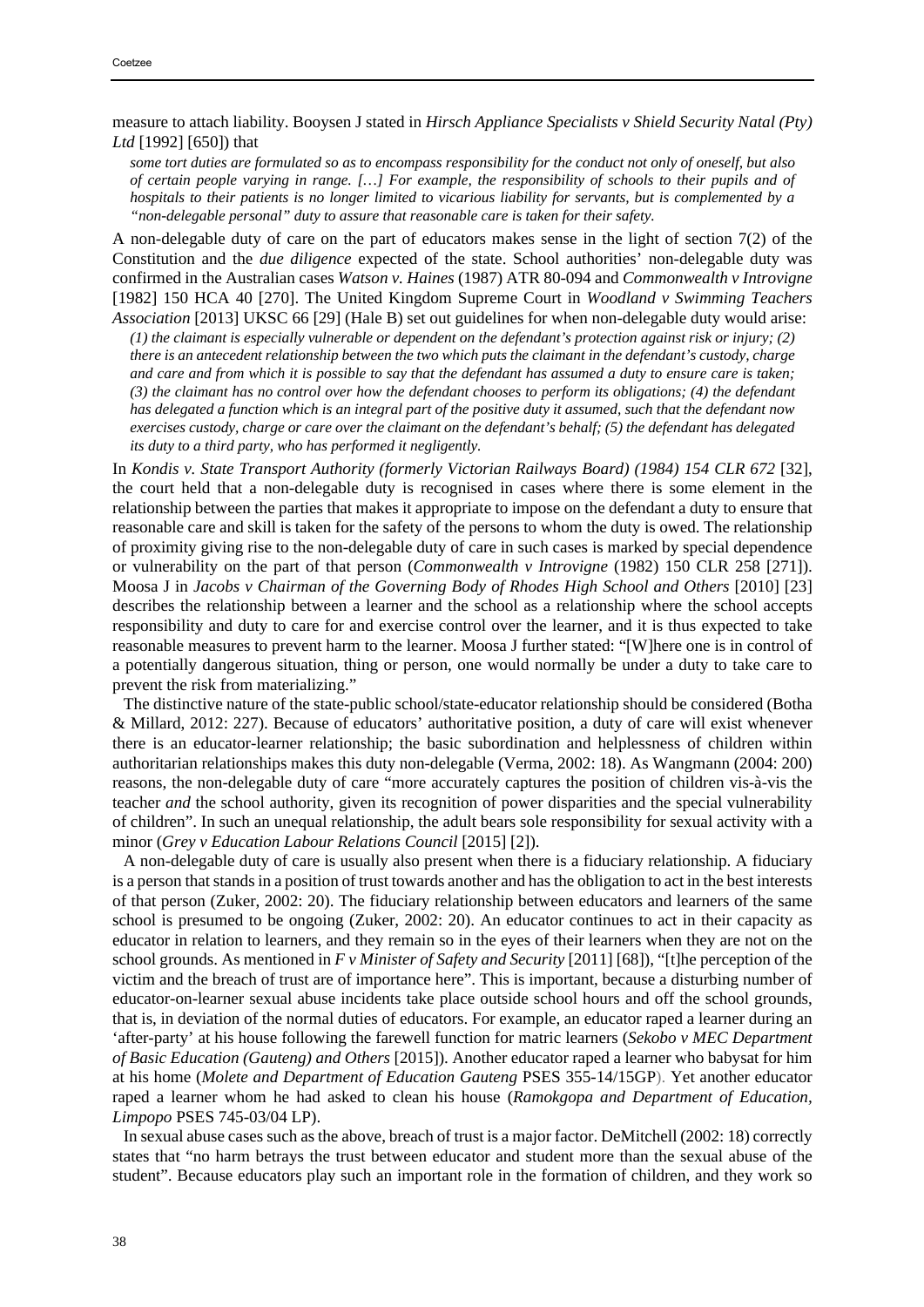closely with them, parents, learners, society at large, and the employer must be able to trust them unconditionally (*Gwe and Department of Education Western Cape* PSES 708-16/17WC; *Molete and Department of Education Gauteng* PSES 355-14/15GP). Furthermore, since it is required that all educator applicants must be screened against the Register of Sexual Offenders, the National Child Protection Register, and the SACE Register, it is reasonable for parents and learners to expect that there will be no educator sexual predators in schools.

There are, however, various reasons offered why the non-delegable duty of care is not an appropriate mechanism to attach delictual liability to the state in instances of intentional criminal delicts committed by educators:

- the elements that must be present before a non-delegable duty can be used as a mechanism to attach liability are all factors that could be used to establish wrongfulness for direct liability (see Neethling, 2005: 583-586);
- the mechanism of non-delegable duty of care to attach liability is not widely accepted, especially not to attach liability with regard to intentional delicts (Giliker, 2009: 45; Thompson, 2012: 173; Scott, 2009: 676);
- non-delegable duty of care is regarded as type of vicarious liability. Similar to the extended test, nondelegable duty of care was invented to circumvent the limitations of vicarious liability in cases involving independent contractors (Giliker, 2009: 45-46; Todd, 2016: 132);
- it would lead to conceptual confusion similar to that of the extended test for vicarious liability (see below). Scott (2009: 676), supporting the argument of Ponnan JA in *Kondis v. State Transport Authority* (1984) 154 CLR 672 687, refers to non-delegable duty of care as an "unpalatable concept", which forces action to lie where it reasonably does not lie;
- it requires equating intentional wrongdoing with a failure to take reasonable care and to see to it that care is taken (Giliker, 2009: 46; Thompson, 2012: 201); and
- it would be too onerous to expect the state to take responsibility for deliberate sexual offences committed by educators (Todd, 2016: 135).

## **CONCLUSION**

A constitutional perspective of state liability not only allows but also requires abandonment of the English law maxim *rex non potest peccare*. Constitutional imperatives, such as state accountability, constitutional supremacy, adoption of the rule of law, and inclusion of the Bill of Rights in the Constitution, decree elimination of state immunity. Both the Constitutional Court and the Supreme Court of Appeal have emphasised the importance of holding public servants accountable. Accountability grounds democracy, the rule of law, and a human rights culture. It is essential to hold the state directly liable when it fails to protect learners against sexual abuse and to promote and respect learner victims' right to human dignity, their right to freedom and security of the person, their children's rights, their right to life, their right to a safe environment, and their right to an education. Neither vicarious liability nor the non-delegable duty of care are suitable measures to attach liability to the state in instances where educators have committed intentional criminal delicts, such as sexually abusing learners.

Current statutory laws regulating state liability provide only for vicarious state liability, not for direct state liability. The author contends that the constitutional imperatives do not merely require interpreting the State Liability Act and the state's vicarious liability in terms of the Constitution. They require an amendment of the Act, to give expression to these imperatives. The legislature should address the fact that the State Liability Act only focusses on the vicarious liability of the state as employer, and it is silent on the state as a unique legal entity with constitutional obligations. This will hopefully allow the courts to revert to traditional application of the 'within the scope of employment' test, and to deal with deviant, intentional delicts through either statutory liability or direct liability.

Holding the state directly liable should be reserved for instances where an omission on the part of the state can be proven. In such instances, victims could allege both direct state liability and direct liability on the part of the offender, precisely because there are actually two delicts. For example, if the governing body recommends the appointment of a convicted sexual offender without screening the candidate, the head of the provincial department of basic education supports such recommendation, and the sexual offender then commits another sexual offence, the state should be held directly liable for its omission to protect the learners.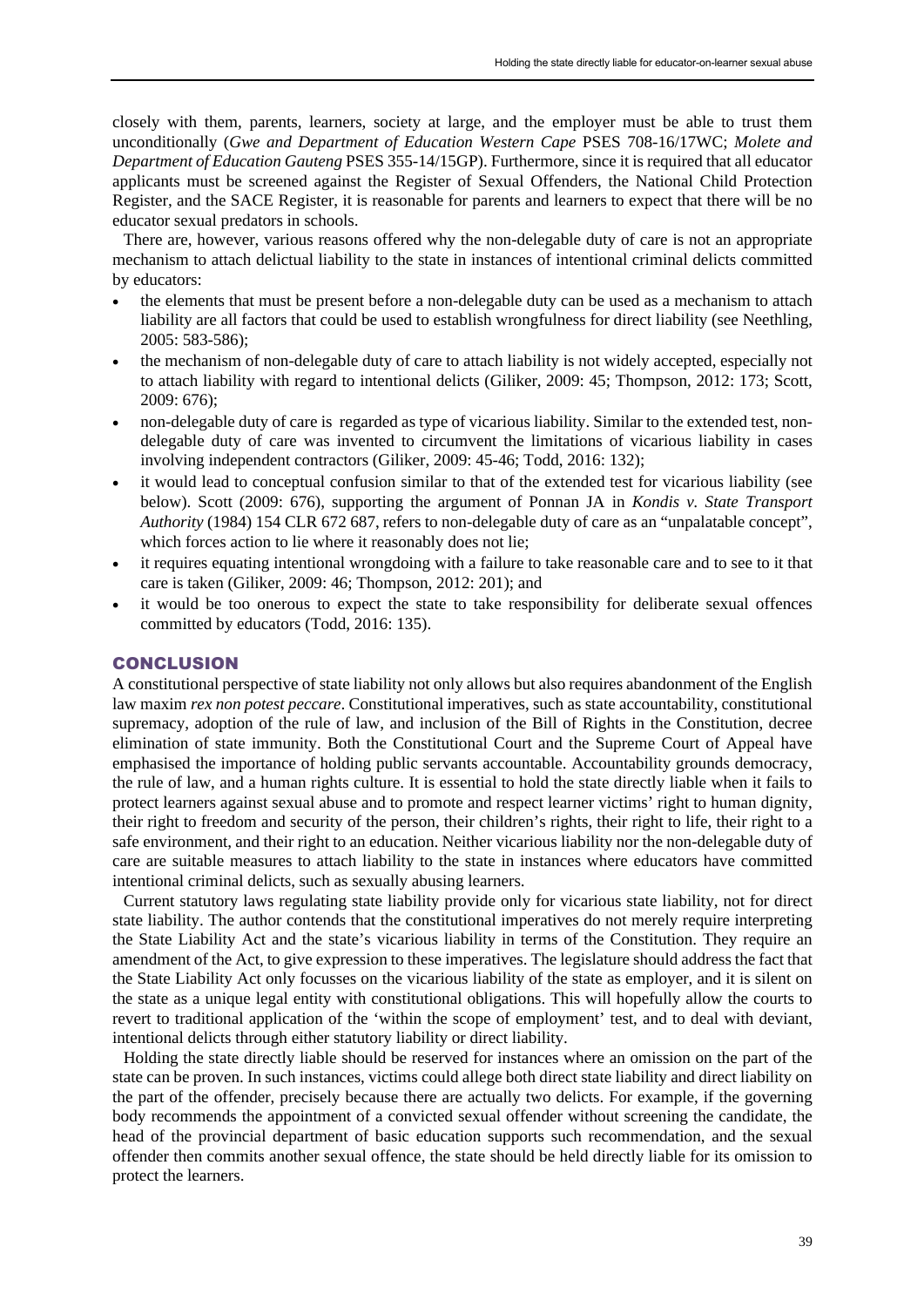Determining causation should be used to ensure liability in instances where a state representative has committed a wrongful, culpable, intentional delict (such as where an educator rapes a learner) which simultaneously constitutes an omission on the part of the state, in that it has failed in its constitutional and statutory duties. The representative cannot be said to have represented the state if they have committed sexual abuse. It is suggested that direct state liability can only attach if there was an omission on the part of the state that left the learner unprotected and created the risk of them being sexually abused. The state can also be held directly liable when a delict cannot be linked to one individual representative but is the result of institutional failure.

The legal framework does not support holding the state directly liable in cases where vicarious liability will attach.

The strategy of focussing on the state's failure to fulfil its constitutional and statutory obligations could encourage the Department of Basic Education and the provincial departments of basic education to act more proactively to prevent the state from being held directly liable. This can be done by laying charges of 'abetting' and failure to report principals, SMT members, educators, or other education officials who do not act on an allegation of educator-on-learner sexual misconduct, who allow the alleged perpetrator to teach, who do not report educator-on-learner sexual misconduct, or who are involved in arranging private settlements and bribes. In such instances, not only should criminal charges be laid, employers should also bring misconduct charges, such as dereliction of duty in terms of the Employment of Educators Act.

It can be argued that if SACE, the provincial departments of basic education, and public schools have complied with the statutory requirements (namely reporting, screening, and keeping records), there should not be sexual perpetrators employed to work with children. The mere presence of a sexual perpetrator can thus be taken as failure to comply with a legal duty. Should a school be able to show that it complied with the statutory requirements, this can also be used to show that the sexual abuse was not foreseeable.

Arbiters, or judges, should be encouraged to, where they become aware of a state representative's transgression of the law, for example where a principal has failed to report, where a sexual predator was appointed because they were not screened, or where an incident was reported but not investigated, order that the offence be reported to the police for further investigation.

#### *Endnotes*

- i In this article, "learners" refers to those schoolgoing children who are still children in terms of section 28(3) of the Constitution. Legislative developments include, *inter alia*, section 28 of the Constitution, the Criminal Law (Sexual Offences and Related Matters) Amendment Act 32 of 2007, and the Children's Act 38 of 2005.
- ii In this article, the author uses the phrase "educator-on-learner sexual abuse" as an umbrella term to indicate all sexual offences committed by educators against learners. See the explanation of why sexual abuse should be preferred as an umbrella concept in Coetzee, S.A. 2012. Law and policy regulating educator-on-learner sexual misconduct. *Stellenbosch Law Review*, 23(1): 76-87.

# LIST OF REFERENCES

- Amirthalingam, K. 2017. The non-delegable duty: Some clarifications, some questions. Management Corporation Strata Title Plan No 3322 v Tiong Aik Construction Pte Ltd [2016] 4 SLR 521. *Singapore Academy of Law Journal*, 29: 500-517.
- Astbury, J. 2013. Violating children's rights: The psychological impact of sexual abuse in childhood. *InPsych*, October. Available at: https://www.psychology.org.au/inpsych/2013/october/astbury/ (accessed on: 2 December 2016).
- Barnes, H. 2014. F v Minister of Safety and Security: Vicarious liability and state accountability for the criminal acts of police officers. *SA Crime Quarterly*, 47(March): 29-34.
- Baxter, L.G. 1982. 'The State' and other basic terms in public law. *South African Law Journal*, 99: 212- 236.
- *Bazley v Curry* [1999] 2 SCR 534
- Beninger, C. 2013. Combating sexual violence in schools in sub-Saharan Africa: Legal strategies under regional and international human rights law. *African Human Rights Law Journal*, 13(2): 281-301.
- Boonzaier, L. 2013. State liability in South Africa: A more direct approach. *South African Law Journal*, 130(2): 330-368.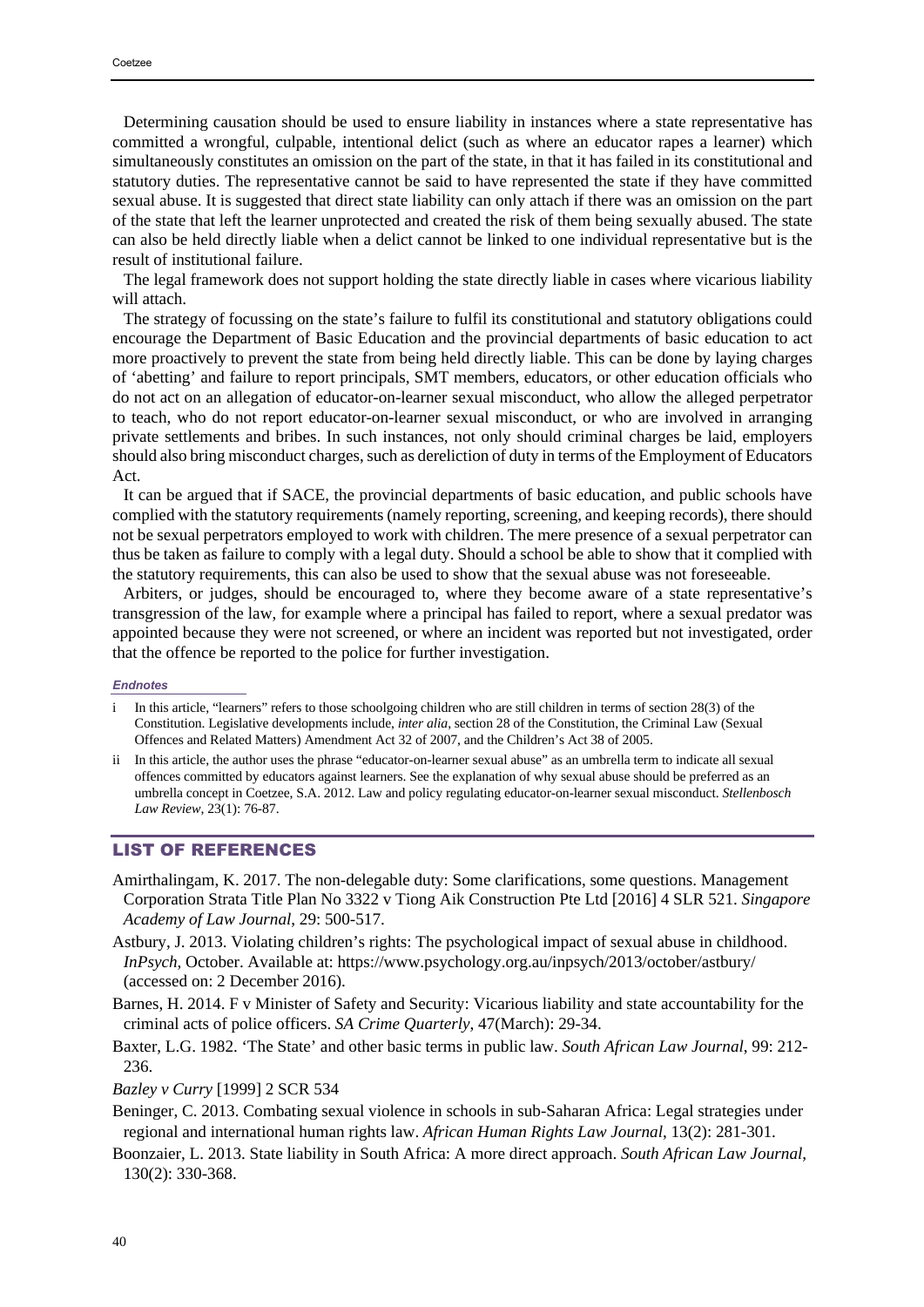- Botha, M.M. & Millard, D. 2012. The past, present and future of vicarious liability in South Africa. *De Jure*, 45(2): 225-253.
- Burns, Y. 2003. *Administrative law under the 1996 Constitution*. (2nd edn.). Durban: LexisNexis/ Butterworths.
- Butler, D.A., Mathews, B.P., Farrell, A. & Walsh, K.M. 2009. Teachers' duties to report suspected child abuse and tortious liability. *Torts Law Journal*, 17(1): 1-22.
- *Carmichele v Minister of Safety and Security* (CCT 48/00) [2001] ZACC 22; 2001 (4) SA 938 (CC); 2001 (10) BCLR 995 (CC) (16 August 2001)
- *Carstens and Department of Education, Western Cape* 2001 PSES 817 WC. Available at: http://www.up2speed.co.za/docs/147.pdf (accessed on: 14 November 2017).
- *Centre for Child Law v Minister for Justice and Constitutional Development and Others* (CCT98/08) [2009] ZACC 18; 2009 (2) SACR 477 (CC); 2009 (6) SA 632 (CC); 2009 (11) BCLR 1105 (CC) (15 July 2009)
- Chamallas, M. 2013. Vicarious liability in torts: The sex exception. *Valparaiso University Law Review*, 48(1): 133-193.
- Child, K. 2017. No teachers screened by Education Department for sexual offences. *TimesLIVE*, 13 June. Available at: https://www.timeslive.co.za/news/south-africa/2017-06-13-no-teachers-screenedby-education-department-for-sexual-offences/ (accessed on: 15 November 2017).
- Children's Act 38 of 2005. South Africa. 2005. *Government Gazette*, 492(28944). 19 June 2006. Pretoria: Government Printer.
- Coetzee, S.A. 2011. Forms of educator-on-learner sexual misconduct redefined. *Child Abuse Research: A South African Journal (CARSA)*, 12(1): 51-64.
- Cockrell, A. 1993. 'Can you paradigm?'—Another perspective on the public law/private law divide. *Acta Juridica*, 1993: 227-247.
- *Commonwealth v Introvigne* [1982] 150 HCA 40 [275]
- Constitution of the Republic of South Africa of 1996. South Africa. 1996. *Government Gazette*, 2083(17678). 18 December. Pretoria: Government Printer.
- Criminal Law (Sexual Offences and Related Matters) Amendment Act 32 of 2007. South Africa. 2007. *Government Gazette*, 510(30599). 14 December. Pretoria: Government Printer.
- Currie, I. & De Waal, J. 2013. *The Bill of Rights handbook*. (6<sup>th</sup> edn.). Cape Town: Juta.

*De Lange v Smuts NO* [1998] ZACC 6; 1998 (3) SA 785; 1998 (7) BCLR 779 (28 May 1998)

- DeMitchell, T.A. 2002. The duty to protect: Blackstone's doctrine of in loco parentis: A lens for viewing the sexual abuse of students. *Brigham Young University Education and Law Journal*, 1: 17- 52. Available at: http://digitalcommons.law.byu.edu/elj/vol2002/iss1/3 (accessed on: 15 November 2017).
- De Wet, C. 2016. The *Cape Times's* portrayal of school violence. *South African Journal of Education*, 36(2): 1-12.
- Dickinson, J. & Nicholson, A. 2015. Supreme Court closes another vicarious liability loophole: Woodland v Swimming Teachers Association. *European Journal of Current Legal Issues*, 21(2). Available at: http://webjcli.org/article/view/371/557 (accessed on: 9 November 2017).
- *Director of Public Prosecutions North Gauteng v Alberts* (A835/14) [2016] ZAGPPHC 495; 2016 (2) SACR 419 (GP) (30 June 2016)
- Du Bois, F. 2010. State liability in South Africa: A constitutional remix. *Tulane European and Civil Law Forum*, 25: 139-175.
- Employment of Educators Act 76 of 1998. South Africa. 1998. *Government Gazette*, 1245(19320). 2 October. Pretoria: Government Printer.
- European Court of Human Rights (ECHR) O'Keeffe v Ireland. Grand Chamber Judgment, [2014] ECHR 96, 35810/09. Available at: http://swarb.co.uk/okeeffe-v-ireland-echr-28-jan-2014/ (accessed on: 16 November 2017).
- Fagan, A. 2008. Reconsider Carmichele: Notes. *South African Law Journal*, 125(4): 659-673. *Faircape Property Developers (Pty) Ltd v Premier, Western Cape* 2000 (2) SA 45 (C)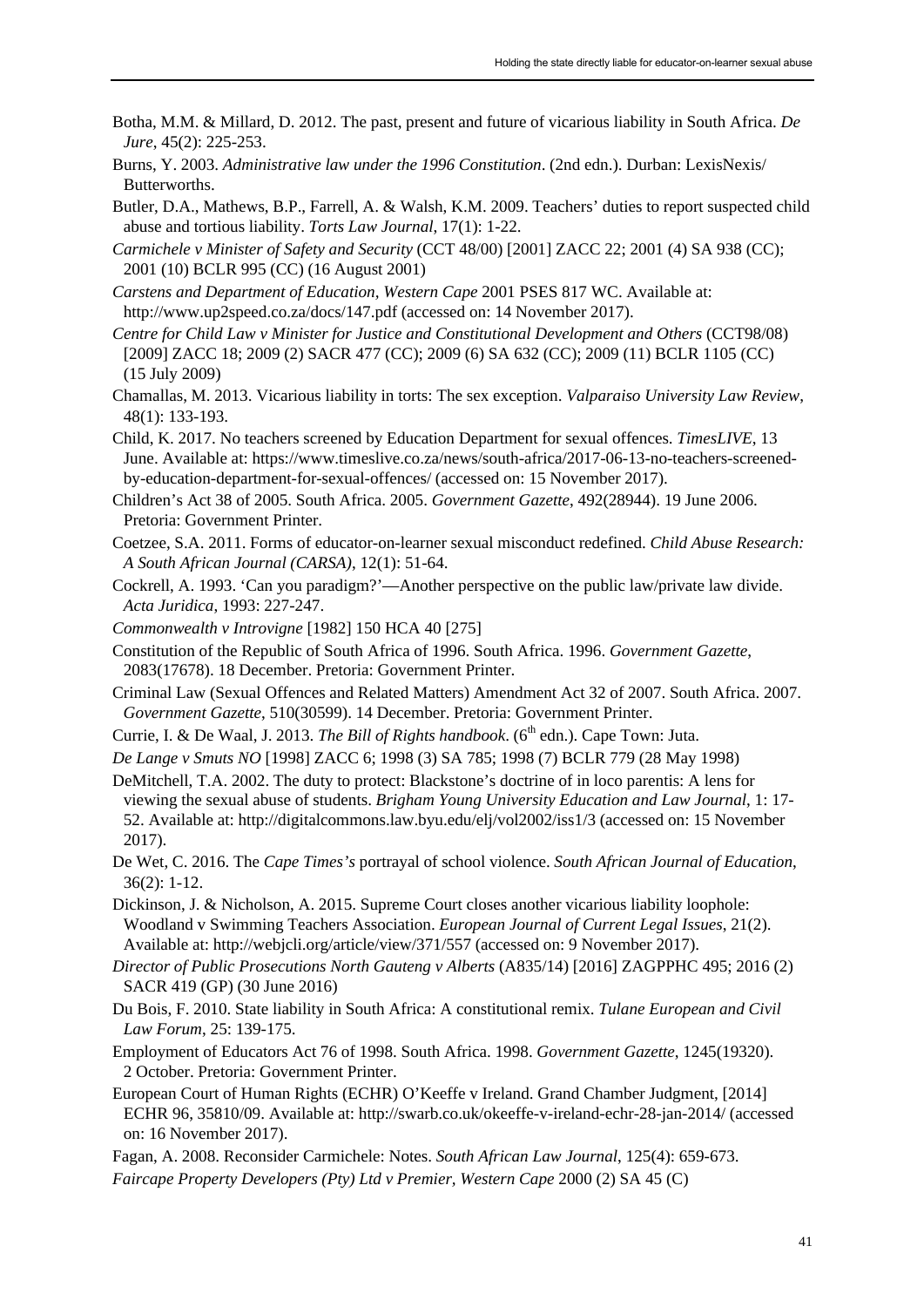- *F v Minister of Safety and Security* (CCT 30/11) [2011] ZACC 37; 2012 (1) SA 536 (CC); 2012 (3) BCLR 244 (CC); (2012) 33 ILJ 93 (CC); 2013 (2) SACR 20 (CC) (15 December 2011)
- Giliker, P. 2009. Making the right connection: Vicarious liability and institutional responsibility. *Torts Law Journal*, 17: 35-54.
- Govender, P. 2016. Women teachers prey on pupils. *Mail & Guardian Online*, 24 November. Available at: https://mg.co.za/article/2016-11-24-00-women-teachers-prey-on-pupils (accessed on: 5 May 2017).
- *Grey v Education Labour Relations Council* (CA12/2014) [2015] ZALAC 50; [2015] 1 BLLR 50 (LAC); (2015) 36 ILJ 2802 (LAC) (23 October 2015)

*Gwe and Department of Education Western Cape* PSES 708-16/17WC. Available at: http://www.elrc.org.za/awards/case-no-pses-708-1617wc (accessed on: 22 November 2017).

- *H v S* (A400/2012) [2014] ZAGPJHC 214 (16 September 2014)
- *Hawekwa Youth Camp and Another v Byrne* (615/2009) [2009] ZASCA 156; [2010] 2 All SA 312 (SCA); 2010 (6) SA 83 (SCA) (27 November 2009)
- *Hirsch Appliance Specialists v Shield Security Natal (Pty) Ltd* [1992] (3) SA 643 (D)
- Hlati, O. 2017. Calls to bar alleged sex pest teacher. *Cape Argus*, 6 September. Available at: https://www.iol.co.za/capeargus/news/calls-to-bar-alleged-sex-pest-teacher-11100944 (accessed on: 13 November 2017).
- Hoyano, L.C.H. 2010. Ecclesiastical responsibility for clerical wrongdoing. *Tort Law Review*, 18: 154- 164.
- Humanium. 2016. Right to life: Understanding children's right to life. Available at: http://www.humanium.org/en/fundamental-rights/life/ (accessed on: 6 July 2017).
- *Jacobs v Chairman of the Governing Body of Rhodes High School and Others* (7953/2004) [2010] ZAWCHC 213; 2011 (1) SA 160 (WCC) (4 November 2010)
- *Kondis v. State Transport Authority (formerly Victorian Railways Board) (1984) 154 CLR 672.*
- *K v Minister of Safety and Security* (CCT52/04) [2005] ZACC 8; 2005 (6) SA 419 (CC); 2005 (9) BCLR 835 (CC); [2005] 8 BLLR 749 (CC) (13 June 2005)
- Lenel, B. 2002. *The history of South African law and its Roman-Dutch roots*. Available at: http://www.lenel.ch/docs/history-of-sa-law-en.pdf (accessed on: 15 November 2017).
- *Lister v Hesley Hall Ltd* [2002] 1 AC 215
- Loubser, M. & Gidron, T. 2011. Liability of the state and public authorities in Israel and South Africa. *Loyola Law Review*, 57: 727-780.
- *Loureiro and Others v Imvula Quality Protection (Pty) Ltd* (CCT 40/13) [2014] ZACC 4; 2014 (5) BCLR 511 (CC); 2014 (3) SA 394 (CC) (20 March 2014)
- Makau, J.A. 2013. Role of judges in realizing states' responsibility to eliminate violence against women: Perspectives from C.K. & Others v. Commissioner of Police & Others [Meru Pet. 8 of 2012]. Paper delivered at the 2013 Women & Justice Conference, 10-13 December 2013, New York City, New York, USA. Available at: http://kenyalaw.org/kenyalawblog/role-of-judges-to-eliminate-violenceagainst-women/ (accessed on: 16 November 2017).
- Malherbe, R. 2009. The impact of constitutional rights on education. (Pp. 420-455). In T. Boezaart. (Ed.). *Child law in South Africa*. Cape Town: Juta.
- Masehela, B. & Pillay, V. 2014. Shrouds of silence: A case study of sexual abuse in schools in the Limpopo Province in South Africa. *Perspectives in Education*, 32(3): 22-35.
- McGee, R. & Gaventa, J. 2010. Synthesis report: Review of impact and effectiveness of transparency and accountability initiatives. Prepared for the Transparency and Accountability Initiative Workshop, 14-15 October 2010. Available at: https://www.ids.ac.uk/files/dmfile/IETASynthesisReportMcGee GaventaFinal28Oct2010.pdf (accessed on: 16 November 2017).
- *Minister of Education (Western Cape) v Mikro Primary School Governing Body* (140/2005) [2005] ZASCA 66; [2005] 3 All SA 436 (SCA) (27 June 2005)
- *MEC for Education and Culture, Free State v Louw and Another* (483/2004) [2005] ZASCA 85 (23 September 2005)

*Minister of Police v Rabie* [1986] 1 SA 117 (A) 134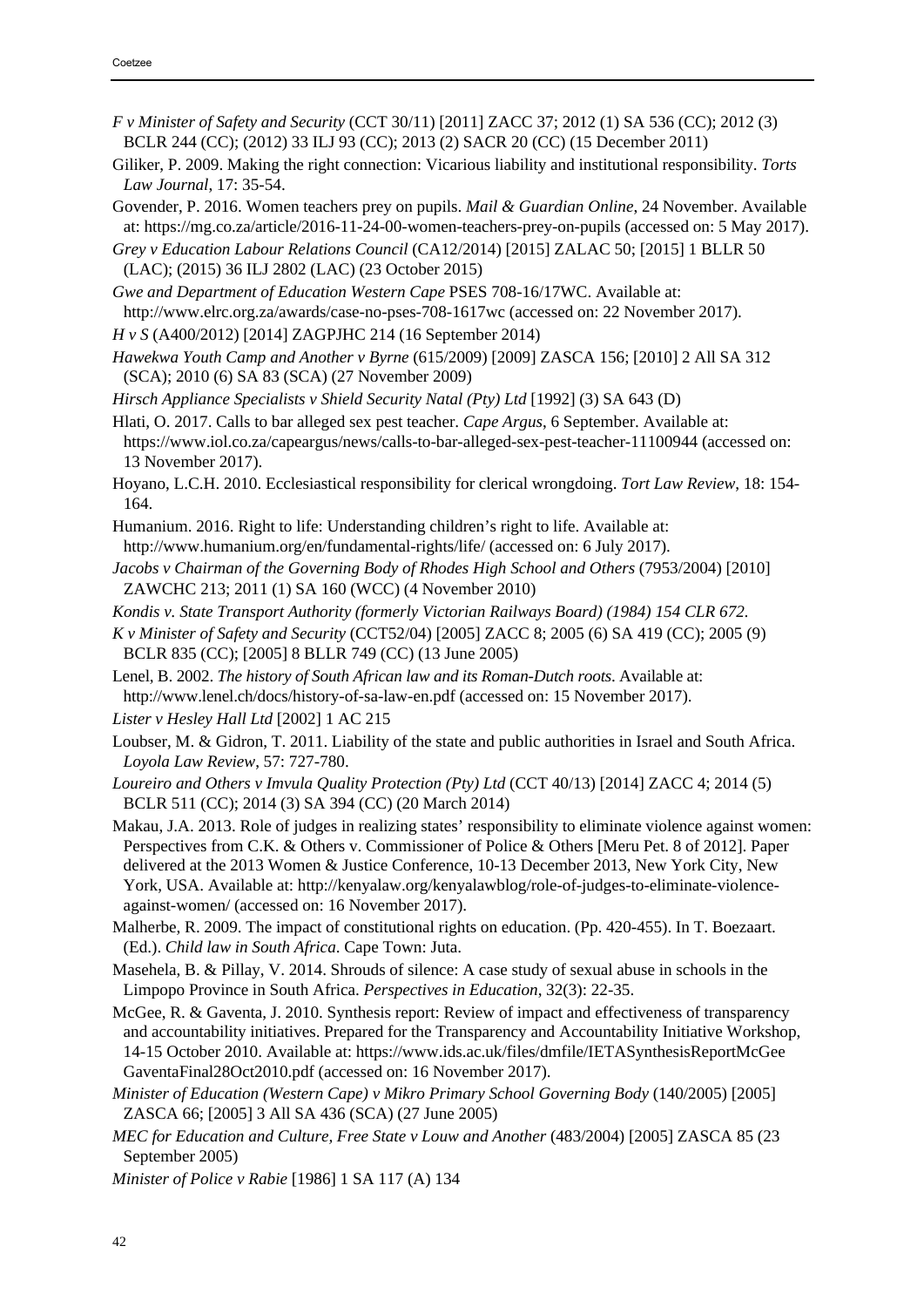- *Minister of Safety and Security v Van Duivenboden* (209/2001) [2002] ZASCA 79; [2002] 3 All SA 741 (SCA) (22 August 2002)
- *Molete and Department of Education Gauteng* PSES 355-14/15GP. Available at: http://www.elrc.org.za/awards/case-no-pses-355-1415gp (accessed on: 16 November 2017).
- Nance, J.P. & Daniel, P.T.K. 2007. Protecting students from abuse: Public school district liability for student sexual abuse under state child abuse reporting laws. *Journal of Law and Education*, 36(1): 33-63.
- *NAPTOSA obo Isaacs and Department of Education Western Cape* (PSES 24-15/16 WC). Available at: http://www.elrc.org.za/awards/case-number-pses-24-1516-wc (accessed on: 16 March 2017).
- Neethling, J. 2005. Delictual protection of the right to bodily integrity and security of the person against omissions by the state. *South African Law Journal*, 122(3): 572-590.
- *New South Wales v Lepore* (2003) 212 CLR 511; 195 ALR 412; [2003] HCA 4; BC200300126
- *Nyathi v MEC for the Department of Health Gauteng and Another* (CCT 19/07) [2008] ZACC 8; 2008 (5) SA 94 (CC); 2008 (9) BCLR 865 (CC) (2 June 2008)
- Office of the High Commissioner for Human Rights, United Nations. 2000. *Commission on Human Rights Resolution 2000/64: The role of good governance in the promotion of human rights*. Available at: http://ap/ohchr.org/documents/alldocs.aspx?doc\_id=4760 (accessed on: 16 November 2017).
- OHCHR see Office of the High Commissioner for Human Rights, United Nations.
- *Pehlani v Minister of Police* (9105/2011) [2014] ZAWCHC 146; (2014) 35 ILJ 3316 (WCC) (25 September 2014)
- *Pharmaceutical Manufacturers Association of South Africa and Another: In re Ex parte President of the Republic of South Africa and Others* (CCT31/99) [2000] ZACC 1; 2000 (2) SA 674; 2000 (3) BCLR 241 (25 February 2000)
- Portfolio Committee on Justice and Constitutional Development. 2011. *Report of the Portfolio Committee on Justice and Constitutional Development on the State Liability Amendment Bill [B2- 2011], 2 June 2011*. Available at: https://pmg.org.za/tabled-committee-report/1261/ (accessed on: 23 November 2016).
- Price, A. 2015. State liability and accountability. *Acta Juridica*, (A transformative justice essays in honour of Pius Langa) (1) December: 313-335.
- *Ramokgopa and Department of Education, Limpopo* PSES 745-03/04 LP. Available at: http://www.elrc.org.za/awards/award-pses-745-0304-lp (accessed on: 16 November 2017).
- *S v Zothile* (SS57/08) [2008] ZAGPHC 288 (12 May 2008)
- SACE see South African Council for Educators.
- Scott, J. 2009. The possibility of a principal's liability for the delict of an independent contractor: Saayman v Visser 2008 5 SA 312 (SCA) & Chartaprops 16 (Pty) Ltd v Silberman 2009 1 SA 265 (SCA). *THRHR*, 73: 667-677.
- Scott, J. 2013. Vicarious liability for intentional delicts The constitutional factor clinches liability. *Tydskrif vir die Suid-Afrikaanse Reg (TSAR)*, 2: 348-361.
- *Sekobo v MEC Department of Basic Education (Gauteng) and Others* (JR 409/13) [2015] ZALCJHB 51 (24 February 2015)
- Sloth-Nielsen, J. 2015. Chapter 7: Protection of children. (Pp. 1-7--7-89). In C.J. Davel & A.M. Skelton. (Eds). *Commentary on the Children's Act. Revision Service 7*. Claremont: Juta.
- South African Schools Act 84 of 1996. South Africa. 1996. *Government Gazette*, 377(17579). 15 November. Pretoria: Government Printer.
- South African Council for Educators. 2015/2016. SACE Annual Report 2015/2016. Available at: http://www.sace.org.za/jit\_default\_36.Annual\_Reports.html (accessed on: 22 November 2016).
- South Eastern CASA. 2015. *The effects of childhood sexual abuse*. Available at: http://secasa.com.au/pages/the-effects-of-childhood-sexual-abuse/ (accessed on: 16 November 2017).
- State Liability Act 20 of 1957. South Africa. 1957. *Government Gazette*, 520(5850). 5 April. Pretoria: Government Printer.